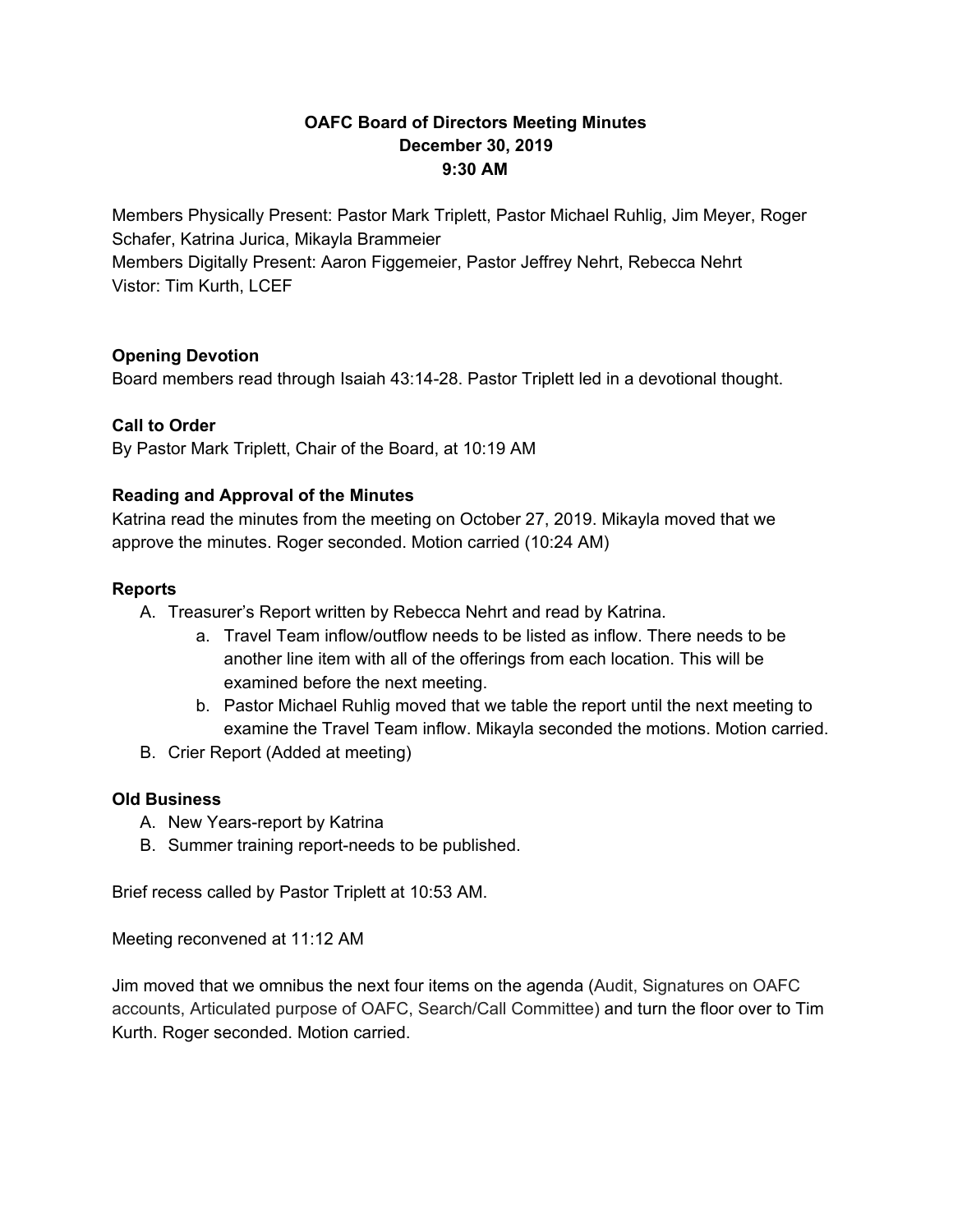

### Tim Kurth

We are building a vehicle for ministry. Our specific target is: "The Redeemed of the Lord are equipped to speak the love of Jesus boldly!"

We need to examine who are our "Moral Owners". These are the people who are served by our specific target.

Board (governance) responsible for accomplishing the specific target. The ways it does becomes the process of the organization. The primary product of the board is talking. It is NOT operations. How do we cast a bigger vision? What end is accomplished is accomplished for what audience at what cost?

Operations (Executive Director) How we get all this done is up to the executive director. If he needs secretarial help, he gets secretarial help. Etc. Budgets, staffing, material collection is done by the Executive Director.

The Executive Director reports to the board in a way that the board knows that they have all of the information that they need. The board issues Executive Limitations-the Executive director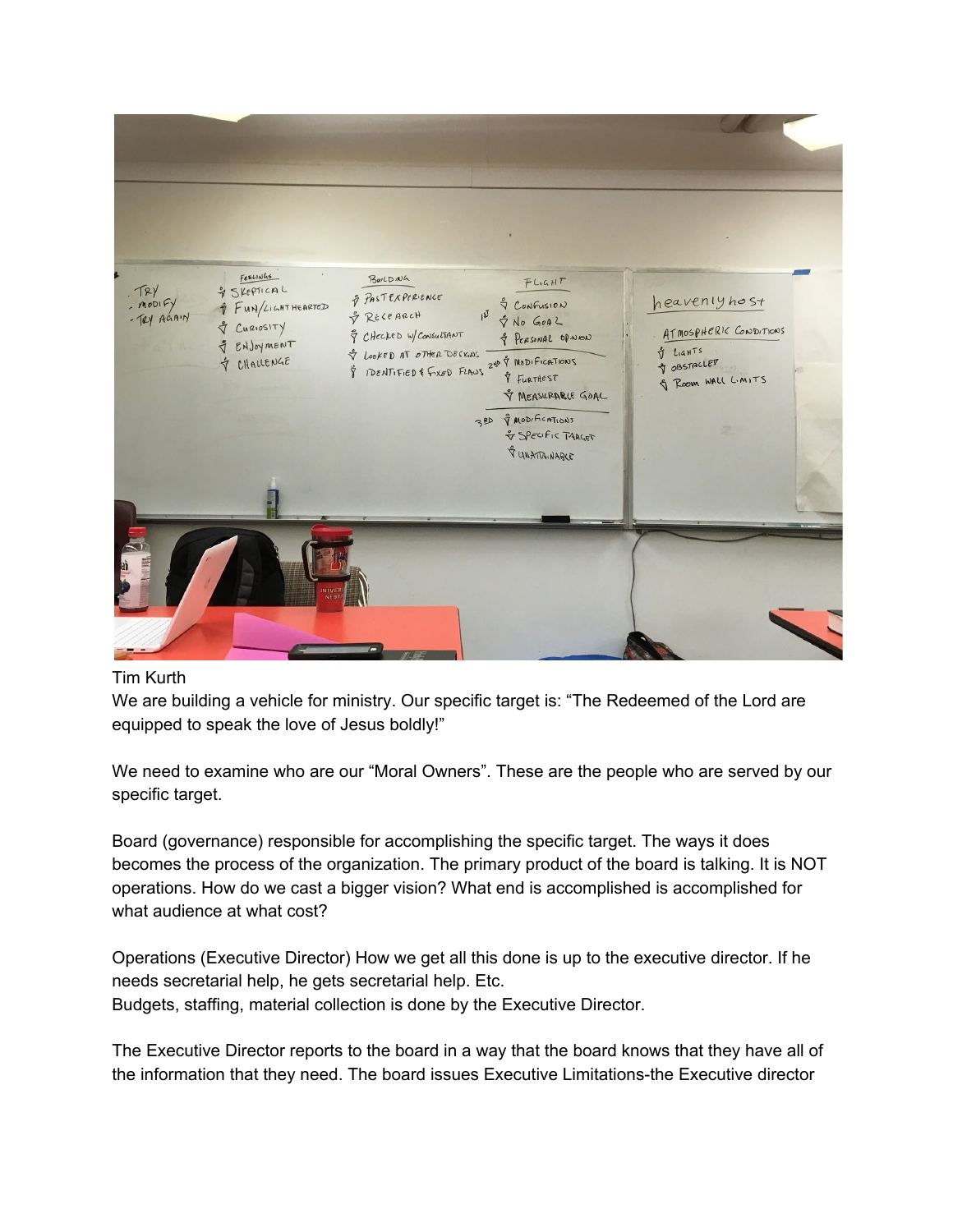must accomplish the end goal but not go in debt, be immoral, unbiblical. The Executive Director needs to know what NOT to do.

Accountability-how do we want the Executive Director to tell the board that he's accomplishing these things without violating the Executive Limitations?

The Board needs to have a way to speak to the owners and for a way for the owners to speak to the Board. (Survey, Crier, focus group, etc)

Tim Kurth would propose that this is the model that will benefit our next Executive Director. He would challenge the board to put this structure in place and put policies in place.

Every time a board meets, you are checking policies-are they still effective or are they too much or too little. Add and rescind as needed. Policies are statements that address the fears of board members. They are regularly being changed.

Tim Kurth would encourage us to find our Executive Director, putting together a job description. The Executive Director reports to the board to accomplish the goal of the organization for the congregations of the Missouri Synod. Qualifications-Ordained Minister of the LCMS in good standing. Salary. What the call will look like.

Board needs to be learning about this governance model, identifying who our owners are and what our obligations are to them. The Call committee will be searching for the Executive Director.

The 50th anniversary can be a call to look to the future.

There will be a recess of the group. Pastor Ruhlig closed in prayer.

Pastor Triplett called for re-convening at 2:17 PM.

#### **New Business**

Call Committee Plan of Action

Pastor Ruhlig called for a point of order. He addressed the signatures on the accounts because it's still under Old Business. Tim Kurth recommended that we address this in our Policies.

Call Committee consists of Pastor Mark Triplett, Pastor Michael Ruhlig, Pastor Jeffrey Nehrt, Katrina Jurica. Jim moved that the Ongoing Ambassadors for Christ seek to call an Ordained Minister of the Lutheran Church-Missouri Synod that is in good standing. Roger seconded the motion. Discussion followed.

Pastor Triplett called for a 5 minute recess to reflect in God's Word and pray.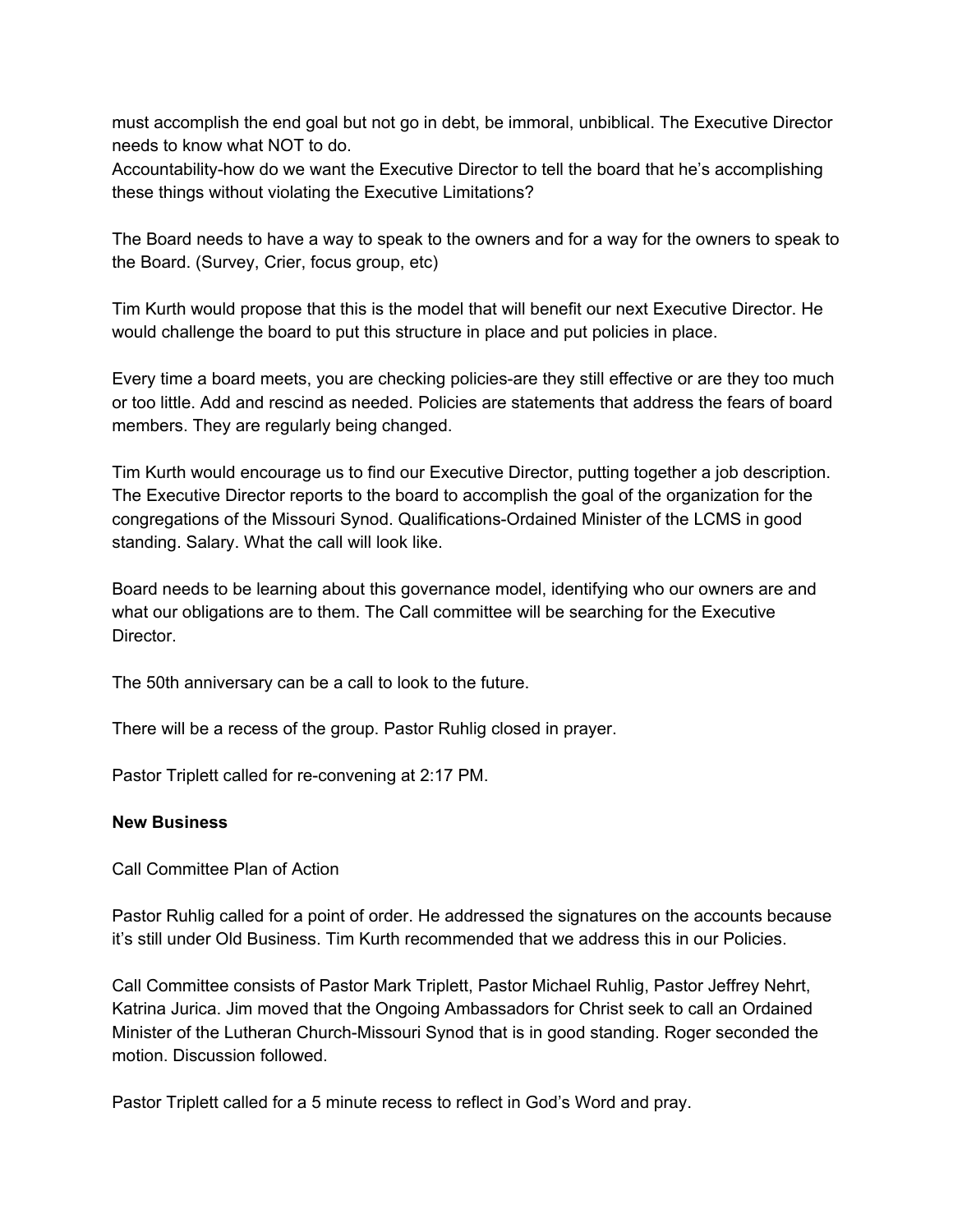The meeting resumed at 2:45 PM.

Jim made the friendly amendment that the Executive Director be familiar with the ministry, full-time, and either Commissioned or Ordained with preference given to Ordained. Roger seconded. The friendly amendment was accepted.

Purpose Statement-accomplished.

Call Committee will set up their first meeting to determine a chairman before they leave New Years.

-Vision statement and articulated vision statement

-Job description

-Skills (NOT task list)-preference to ordained, commissioned, theologically sound, passionate about the ministry, experience to donor relations or similar, able to delegate

### Reunion/Summer Training

-Tammy Mackie (from Nebraska) would like to host

-Pastor Ruhlig that we forego any national oafc event in the summer in lieu of re-visioning and finding an executive director.

-Pastor Triplett called for a point of order because our annual meeting is held at Summer Training.

-Pastor Ruhlig withdrew the motion.

-Pastor Triplett will explore options for our annual meeting.

Board Governance/Policy

-If we change our governance, we don't necessarily need to change the Constitution. -Should be in person

### **Next Board Meeting**

Next Board Meeting will be:

February 9th, 6 pm

At the meeting we will discuss LCEF recommendations to Constitution governance. We will discuss Policy and Governance.

### **Current Groups**

Southern Illinois (Brammeiers, Mueller, Weishaar) NID-Chicago Missouri Houston-TX Austin-TX **Wisconsin** Minnesota